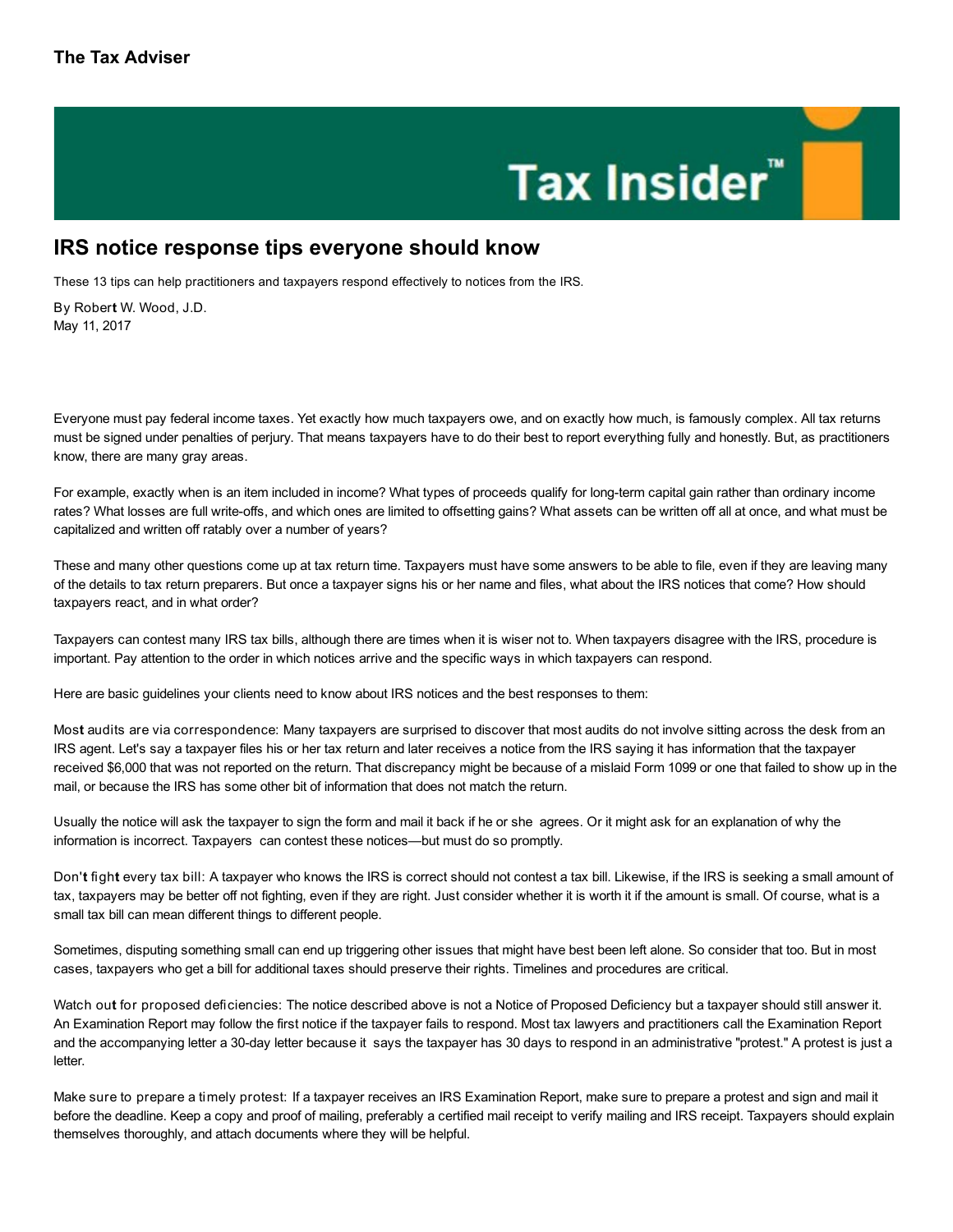The protest should analyze the facts and the law and put the taxpayer's best foot forward. The IRS may review the protest and agree. Even if it doesn't, how the protest is framed can help later. If the protest is timely, the IRS normally responds that it is transferring your case to the IRS Office of Appeals.

The IRS Office of Appeals is nationwide: The IRS Office of Appeals is a separate part of the IRS. Its mission is to resolve cases in which the auditor has recommended additional taxes, and the taxpayer disagrees. The Appeals officer assigned to the case works for the IRS and, in that sense, can never be truly unbiased.

Even so, the IRS Appeals function is separate, and officers try to be impartial and fair to both parties. This process of working out compromises works surprisingly well. A tax lawyer may be best qualified for some cases, but a CPA can also represent a taxpayer. Alternatively, taxpayers can handle their cases themselves.

While it is less expensive for a taxpayer to handle the case themselves, it is also generally less effective. The vast majority of tax cases are resolved at Appeals. Usually, taxpayers are assigned to the Appeals office closest to them, but offices are located throughout the United States. Sometimes, taxpayers are assigned to an Appeals office in some far corner of the country.

The assignment of locations is generally based on the workload of the offices and Appeals officers. It can also be based on particular tax issues that some offices are handling. If the location assigned doesn't facilitate a face-to-face meeting and the taxpayer wants one, he or she may ask for the case to be moved to the IRS Appeals office nearest the taxpayer, his or her tax lawyer or tax preparer, and the taxpayer's books and records, etc. The IRS is not required to grant those requests, but it usually does. Most IRS Appeals officers are happy to get a case they are assigned off their desk and assigned to someone else!

Beware a Notice of Deficiency: If a taxpayer fails to protest, or resolve the case at IRS Appeals, the IRS will send an IRS Notice of Deficiency via certified mail, which is the required delivery method. A Notice of Deficiency is often called a 90-day letter by tax practitioners, because taxpayers have 90 days to respond.

There used to be many misunderstandings about exactly when that 90 days ran out. So today, the IRS is required to prominently display on page one of the Notice of Deficiency the actual deadline for a response. Don't write the IRS to protest a Notice of Deficiency. In fact, only one response to a Notice of Deficiency is permitted: filing a petition in the U.S. Tax Court clerk's office in Washington.

Although it is best to hire a tax lawyer, some taxpayers handle their Tax Court case on their own, pro se. There are special simplified procedures available to taxpayers who represent themselves in cases where less than \$50,000 in tax is in dispute. Whether a taxpayer handles the case himself or herself or hires a tax lawyer, the U.S. Tax Court cannot hear the case if the taxpayer misses the 90-day deadline for filing a petition.

Tax Court judges travel around the country: The Tax Court building and clerks are all in Washington. However, the 19 Tax Court judges travel to federal courthouses all around the country to conduct trials. Taxpayers can pick the city where they want their cases to be heard when they file their Tax Court petition.

Tax Court procedures and rules of evidence are streamlined, with no jury and with relaxed rules of evidence. Taxpayers can call witnesses, and many cases are presented based on a "stipulated record," in which the taxpayer and the government agree on certain facts.

Cases can go back to IRS Appeals: Remember, the only way to respond to a Notice of Deficiency is to file a timely petition in U.S. Tax Court. Fortunately, though, that does not mean the case will necessarily be decided in court. An IRS lawyer will file an answer to the taxpayer's petition. As with most other answers in litigation, the IRS will generally deny whatever the taxpayer's petition says.

At this point, the taxpayer can ask the IRS lawyer to transfer the case to IRS Appeals. Often, a Notice of Deficiency is issued before a case has ever gone to IRS Appeals and in that sense, it can seem as if the IRS is trying to cut off a taxpayer's right to an appeal. Actually, though, it is usually because of workload, or because the IRS is worried that the statute of limitation on the tax year in question is about to run.

The IRS often issues a Notice of Deficiency to make sure taxpayers can't later claim that the IRS cannot make an assessment because the statute of limitation to assess taxes has expired. When this happens, the IRS lawyer will almost always be happy to transfer the case to (or back to) IRS Appeals. This also ties into extensions of the IRS statute of limitation.

IRS often asks taxpayers to extend the statute: Often, the IRS tells taxpayers it is auditing them, but it needs more time to conduct the audit. Giving the IRS more time for an audit? It may sound counterintuitive, if not downright crazy to give the IRS more time, but it is not, as we will see.

A taxpayer's first reaction may be to relish the thought of telling the IRS absolutely not! Even a routine tax audit can be expensive and nervewracking. The IRS normally has three years to audit, measured from the return due date or filing date, whichever is later. But the three years is doubled in a number of cases. For example, the IRS gets six years if a taxpayer omitted 25% or more of income reported on the return.